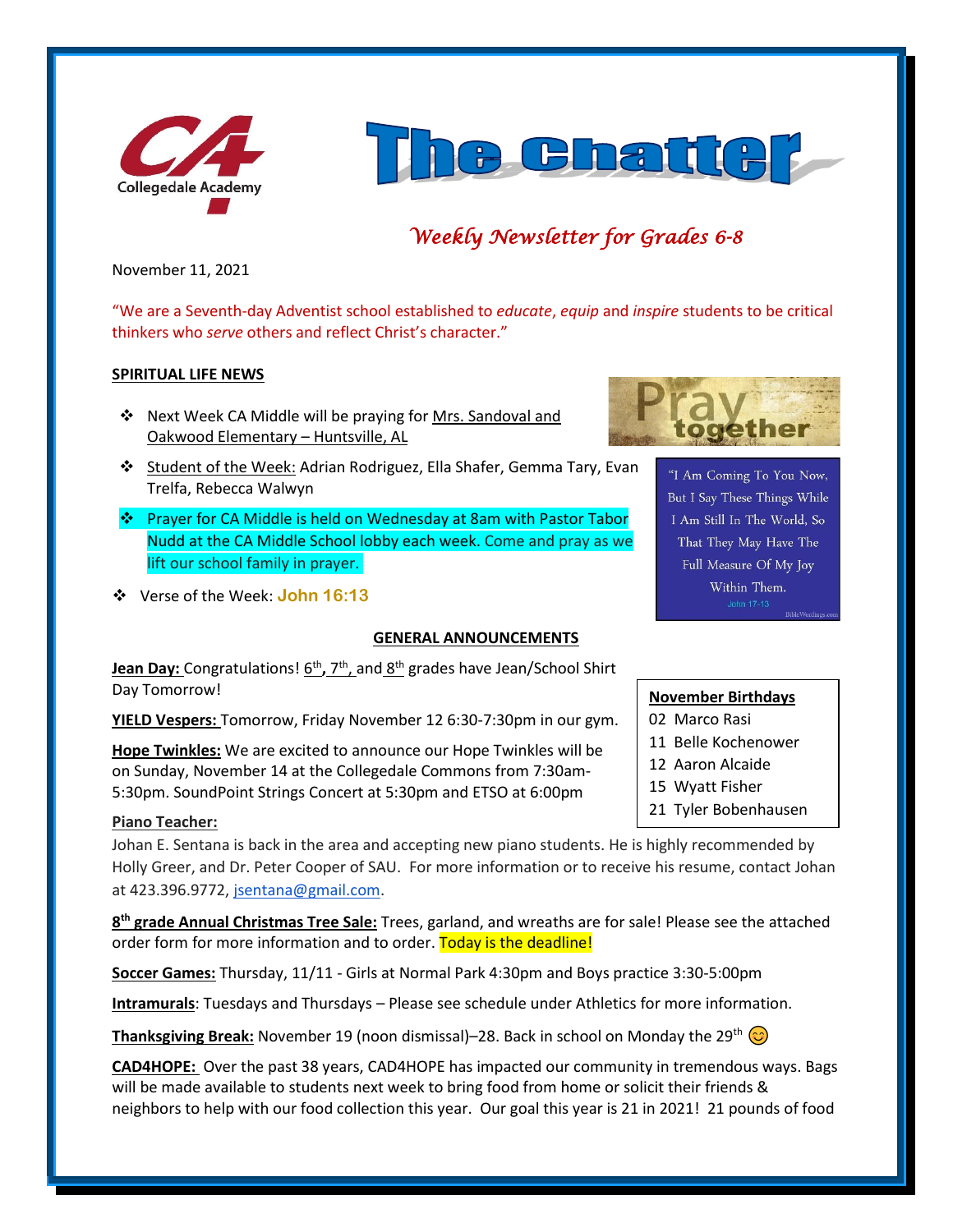collected by each student to help those in need in our community. Students can bring food to school for donation on November 15-18. Please consider how you can help out this year to make the CAD4HOPE food drive a blessing to those that it will serve.

## **PRINCIPAL'S LUNCH**

#### Wednesday, December 1– Names who begin with: Es-Ga

Esmairelin Rosario, Ethan McColl, Ethan Lemon, Evan Trelfa, Evan Shaffer, Evelisse Stewart, Gabriel Ponnachen, Gabby Rayburn



*Cheese Pizza will be provided along with other snacks. Please let us know two days ahead if your child has any allergies!*

## **HOT LUNCHES – Schedule B**

Please remember that your child's lunch/drink accounts should be paid prior to them ordering a lunch. Please give cash/check to Mrs. Reed at the front desk. Checks should be made out to 'Collegedale Academy' (spelled out please). You may pay in an individual bases or pay a set amount ahead of time. Remaining balance on your account at the end of the year will be refunded to you**. If your child will be late getting to school and needs a lunch, please call the front office to order one before 8:15am. Thank you!** 

Meal Schedule Week A: Monday – Hotdog  $&$  Fruit Tuesday – Bean Burritos & Fruit Wednesday – Pizza ▪ Thursday – Spaghetti w/Broccoli Friday – Hoagie w/cheese & Fruit



Meal Schedule Week B: Monday – Mac n Cheese / Nuggets Tuesday – Bean Burritos & Fruit Wednesday – Pizza Thursday – Fettuccine w/Broccoli Friday – Griller w/cheese & Fruit

Drink options: water bottle, 2% Milk, Orange Juice, Lemonade – every day, plus Chocolate Milk – Friday. Kim Lighthall is our Lunch Coordinator. You may email her at [klighthall@collegedaleacademy.com](mailto:klighthall@collegedaleacademy.com) for any lunch account information.

**Keep in mind that there is NO HOT LUNCH available when we have a 2-hour delay. Please have your child bring their own lunch. Thank you!**

# **ATHLETICS**

**Sports** – Coach Jeff Morris – [jmorris@collegedaleacademy.com](mailto:jmorris@collegedaleacademy.com) [Girls' Soccer Schedule](https://www.collegedaleacademy.com/wp-content/uploads/2021/10/Girls-2021-2022-Soccer-Schedule.pdf) [Flag Football Intramural Schedule and Teams](https://www.collegedaleacademy.com/wp-content/uploads/2021/10/Flag-Football-Intramurals.pdf) [Boys' Soccer Schedule](https://www.collegedaleacademy.com/wp-content/uploads/2021/10/Boys-2021-2022-Soccer-Schedule.pdf)

#### **MUSIC**

**Caroliers and Handbells –** Holly Greer – [hgreer@collegedaleacademy.com](mailto:hgreer@collegedaleacademy.com)

**Orchestra –** Tami King – [tking@collegedaleacademy.com](mailto:tking@collegedaleacademy.com)

**Band –** Greg Lindquist - [glindquist@collegedaleacademy.com](mailto:glindquist@collegedaleacademy.com)



There will be valuable information and updates on the page throughout the year! **CA Car Magnets and Stickers** are available for purchase at the front office. Magnets: \$5.00; Stickers: \$2.00 (cash or check please)